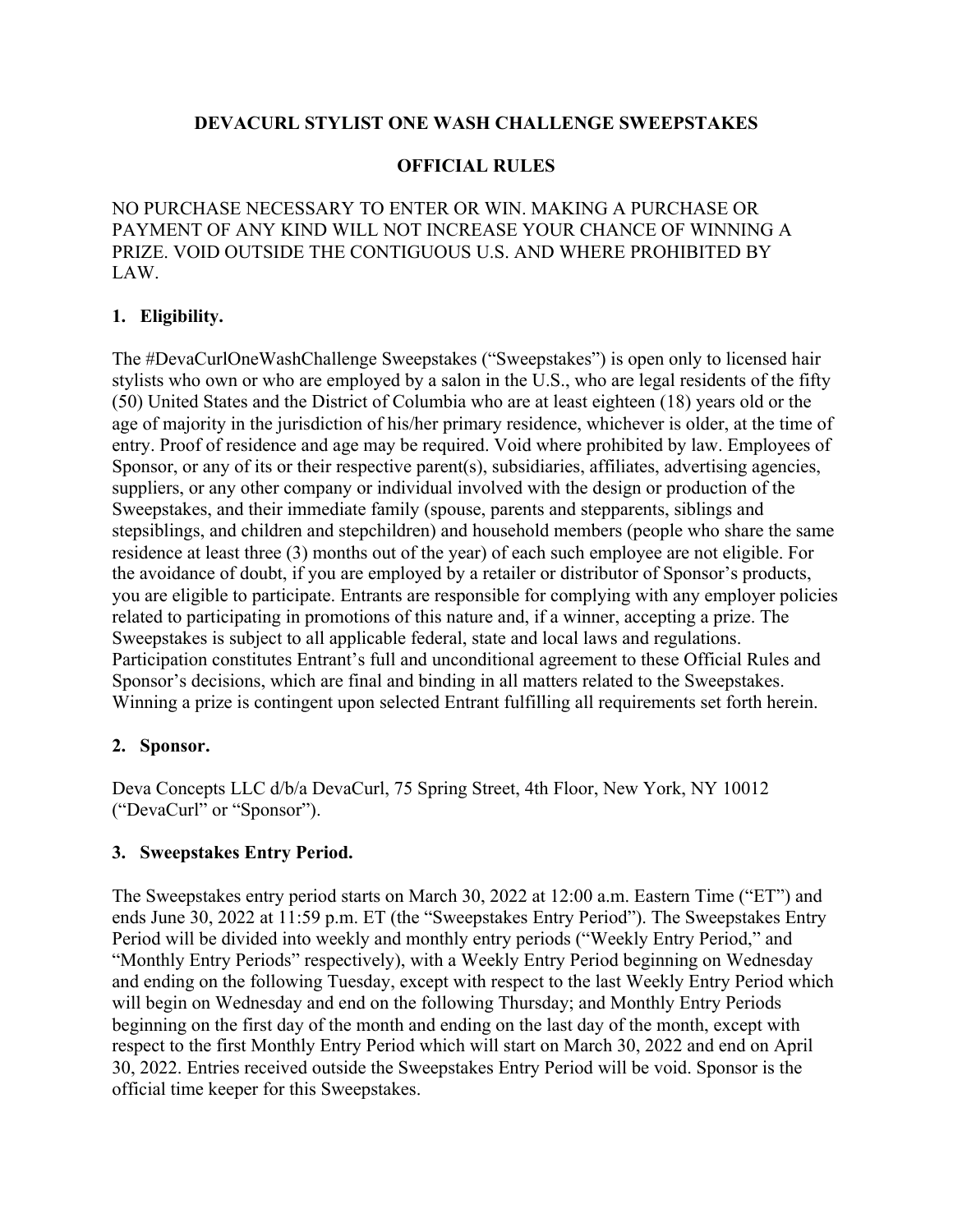## **4. How to Enter the Sweepstakes.**

During the Sweepstakes Entry Period, there are two (2) ways to enter:

1) **Take the One Wash Challenge:** To enter the Sweepstakes, an eligible person ("Entrant") should use CurlBond Mask on their own hair or a client's hair and then must (a) take a photo of the results, (b) follow and tag @DevaCurl; and (c) share the photo of the results on Instagram with #DevaCurlOneWashChallenge #Pro ("Results Entry"). Packets containing CurlBond Mask are available at select retailers and distributors, and may be purchased on Amazon.com; however, no purchase is necessary to enter the Sweepstakes. If the Results Entry is of a client's hair, Entrant should have permission from the client to submit the Results Entry as part of this Sweepstakes. If requested by Sponsor, failure to provide proof of such permission in a form acceptable to Sponsor may result in such Results Entry being void.

2) Non-Challenge Entry: To enter without taking the #DevaCurlOneWashChallenge, send an email to: onewashchallenge@devacurl.com with the following: name, date of birth, salon name and address, and tell us about your favorite DevaCurl products.

**You must have an Instagram account to enter via this method and your account must be set to "public" in order for your Results Entry to be eligible. You can modify your account settings after the winner(s) has been announced. Potential winners may be required to show proof of being the authorized account holder of the Instagram account associated with the Results Entry. Establishing an Instagram account is free. All Instagram terms apply.**

**Requirements of Results Entries:** Results Entry must be true, verifiable, and represent Entrant's actual experiences and beliefs. Results Entry must be Entrant's own work product and may not have been previously published.. Entry may not contain, as determined by the Sponsor, in its sole discretion, any content that:

• is digitally altered and/or does not show the actual results of use of the CurlBond Mask ;

• makes any claims about the CurlBond Mask or any other Sponsor product;

• is sexually explicit or suggestive; unnecessarily violent or derogatory of any ethnic, racial, gender, religious, professional or age group; profane or pornographic; contains nudity;

• promotes alcohol, illegal drugs, tobacco, firearms/weapons (or the use of any of the foregoing); promotes any activities that may appear unsafe or dangerous; promotes any particular political agenda or message;

- is obscene or offensive; endorses any form of hate or hate group;
- appears to duplicate any other submitted Entries;
- defames, misrepresents or contains disparaging remarks about other people or companies;

• contains trademarks, logos, or trade dress (such as distinctive packaging or building exteriors/interiors) owned by others, without permission, to the extent permission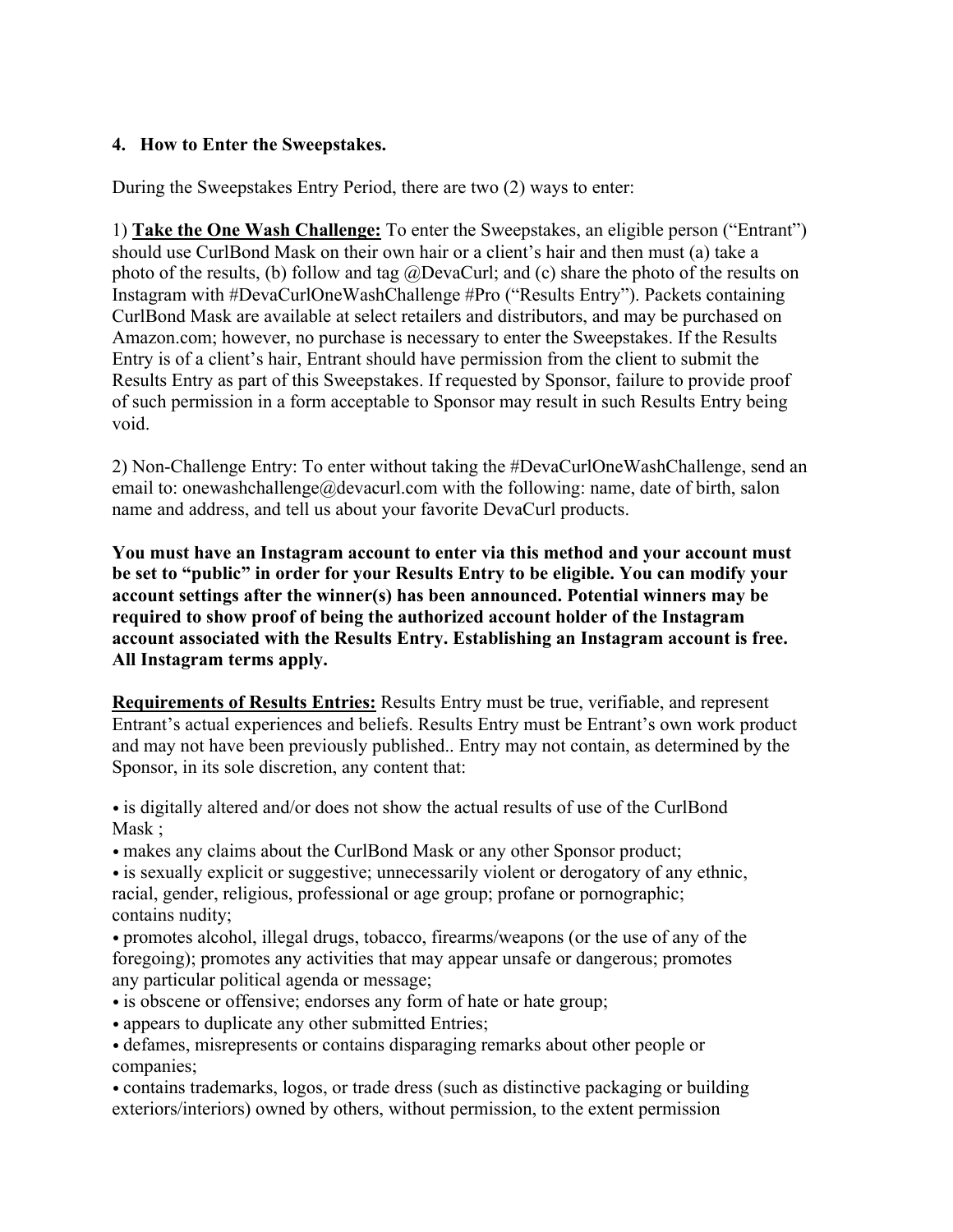is necessary;

• contains any personal identification, such as license plate numbers, personal names, e-mail addresses or street addresses;

• contains copyrighted materials owned by others (including quotes or words of others, photographs, sculptures, paintings, and other works of art or images published on or in websites, television, movies or other media), without permission, to the extent permission is necessary;

• contains materials embodying the names, likenesses, voices, or other indicia identifying any person, including, without limitation, celebrities and/or other public or private figures, living or dead, without permission;

• contains look-alikes of celebrities or other public or private figures, living or dead; • communicates messages or images inconsistent with the positive images and/or good will to which we wish to associate; and/or

• violates any law.

Sponsor, in its sole discretion, may disqualify your Results Entry for any reason, including if it determines that your Results Entry fails to conform to these Official Rules in any way or otherwise contains unacceptable content.

**Maximum Number of Sweepstakes Entries.** There is no limit on the number of entries during the Sweepstakes Entry Period per person; however, there is a limit on the number of prizes to be awarded per person (see below) and any entry submitted by an Entrant must be substantially different than any other entry submitted by that same Entrant, as determined by Sponsor in its sole discretion.

## **5. Sweepstakes Winner Selection.**

Drawing Dates: Weekly Entry Period Drawings: Weekly Entry Period Drawings for one (1) Weekly Prize winner per Weekly Entry Period will take place on or about the Friday following the end of the applicable Weekly Entry Period. Monthly Entry Period Drawings: Monthly Entry Period Drawings for one (1) Grand Prize winner per Monthly Entry Period will take place on or about three days following the end of the applicable Monthly Entry Period.

On the Drawing Dates, Sponsor will select one (1) entry in a random drawing from among all valid entries received for the applicable drawing. Potential Prize winner(s) will be contacted by direct message approximately two (2) business days after the Drawing Dates. Failure to respond to the initial verification contact within three (3) business days of notification may, in Sponsor's sole discretion, result in disqualification and a new potential Prize Winner may be selected by Sponsor from all remaining eligible entries. Odds of winning the prize depend on the number of eligible entries received for the applicable drawing. Nonwinning entries from one drawing will carry forward into subsequent drawings.

## 6. **Prizes.**

Limit one (1) Weekly Prize and one (1) Grand Prize per person. If you win in this Sweepstakes, you cannot win in the consumer version of this sweepstakes and vice versa.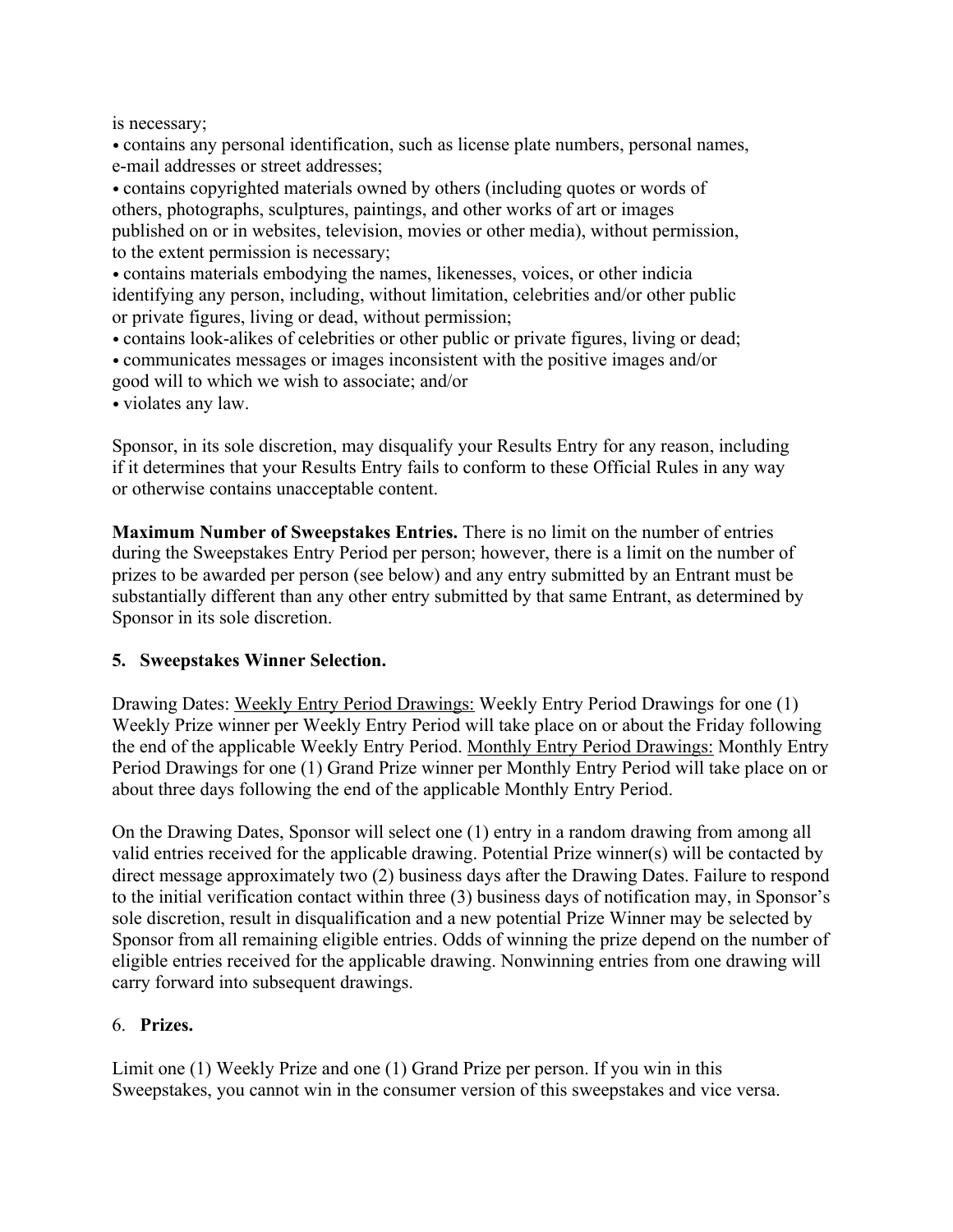Grand Prize (3) (one (1) per Monthly Entry Period): Prize includes (i) DevaCurl Haircare Products of winner's choice (up to \$125 salon price), (ii) Virtual Class of winner's choice: a) Heart of Curls (a \$195.00 value) or b) Cut Like A Deva\* (only available to individuals who have already completed Heart of Curls) (a \$500.00 value), and (iii) DevaCurl Swag (a \$38.00 value). Total ARV of Grand Prize: \$483.00 each with Heart of Curls class selection/ \$788.00 each with Cut Like a Deva class selection.

Weekly Prizes (12) one (1) per Weekly Entry Period): Prize package includes: (i) DevaCurl Haircare Products of winner's choice (up to \$125 salon price), and (ii) DevaCurl Swag (a \$38.00 value). Approximate Retail Value ("ARV"): \$288.00 each.

Total ARV of all prizes: \$4,905 – 5,820, depending on Virtual Class selected by Grand Prize winners.

All federal, state and local taxes and all other expenses not expressly listed in these Official Rules are the sole responsibility of the Verified Prize Winner(s). Prizes are nontransferable and may not be substituted or redeemed for cash by Prize Winner(s). Sponsor reserves the right to substitute any Prize(s), in whole or in part, for one of equal or greater value. Prizes are awarded "as is" with no warranty or guarantee, either express or implied. All prize details are at Sponsor's sole discretion.

# **7. Verification of Potential Prize Winner(s).**

POTENTIAL PRIZE WINNER IS SUBJECT TO VERIFICATION BY SPONSOR, IN ITS SOLE DISCRETION, WHOSE DECISIONS ARE FINAL AND BINDING IN ALL MATTERS RELATED TO THE SWEEPSTAKES. Any potential prize winner must continue to comply with all terms and conditions of these Official Rules and winning is contingent upon fulfilling all requirements. The potential prize winner(s) may be required to execute and return to Sponsor for its receipt within five (5) business days of notification, an Affidavit of Eligibility, Release of Liability and Publicity Release (where permitted by law) (collectively, the "Affidavit") in order to claim his/her prize. Sponsor may, but is not obligated to, exercise its rights under such Affidavit. Sponsor may also ask for proof of current license as a hair stylist. In the event: (a) potential prize winner cannot be reached for whatever reason after a reasonable effort has been exerted or the potential prize winner notification or Affidavit is returned as undeliverable; (b) potential prize. winner declines or cannot accept, receive or use the prize for any reason; (c) of noncompliance with the above or within any of the aforesaid time periods, (d) potential prize winner is found to be ineligible to enter the Sweepstakes or receive the prize, (e) potential prize winner cannot or does not comply with these Official Rules, or (f) potential prize winner fails to fulfill the Affidavit related obligations, the potential prize winner shall be disqualified from the Sweepstakes and an alternate potential prize winner may be selected, at Sponsor's sole discretion, from among the other eligible entries received. Sponsor reserves the right to modify the notification and Affidavit procedures in connection with the selection of alternate potential prize winner, if any.

## **8. Entry Conditions and Release.**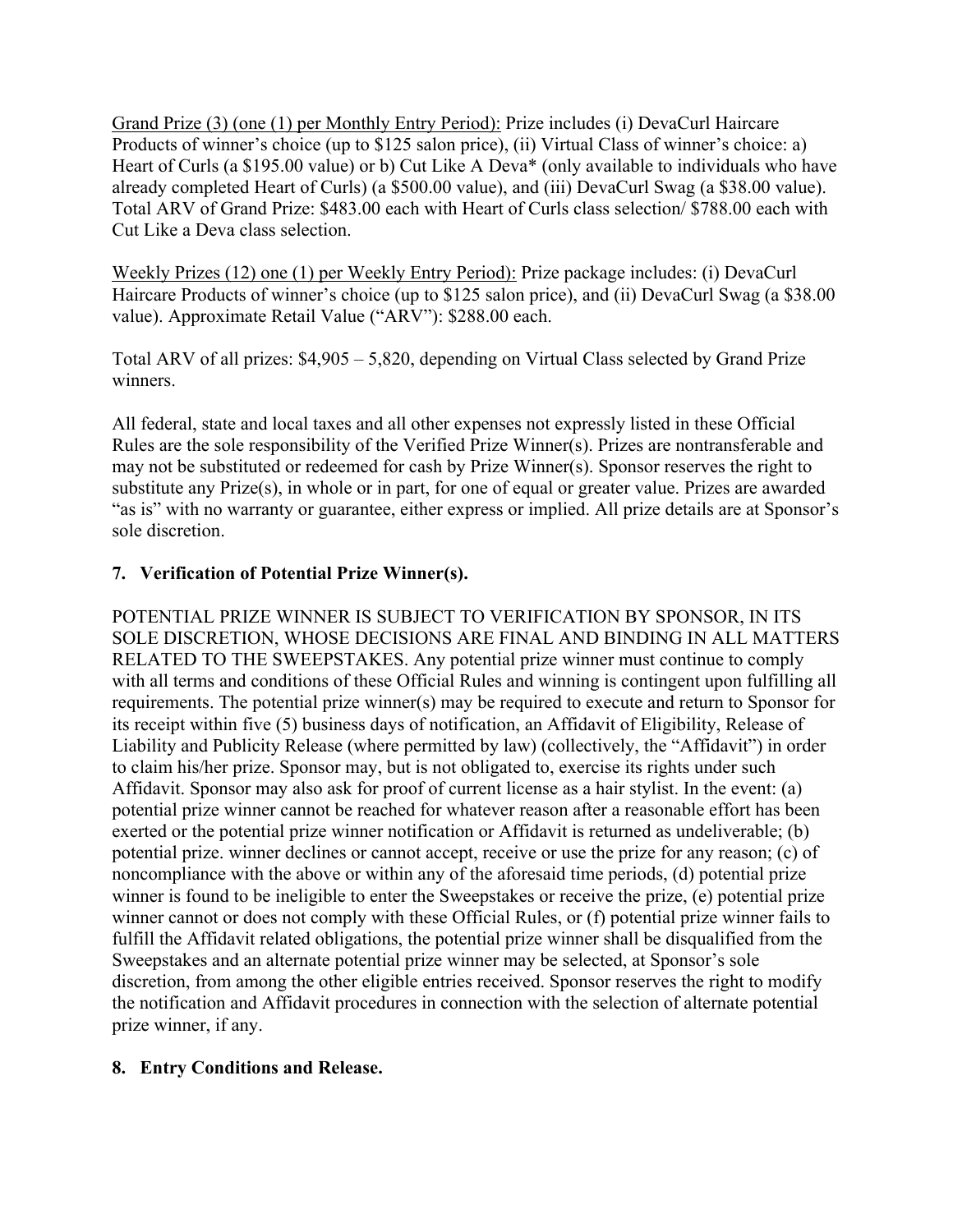By entering, each Entrant agrees to: (a) comply with and be bound by these Official Rules and the decisions of the Sponsor and/or its designee(s) which are binding and final in all matters relating to this Sweepstakes; (b) release and hold harmless Sponsor, and their respective parent, subsidiary and affiliated companies, the prize suppliers and any other organizations and/or persons responsible for sponsoring, fulfilling, administering, advertising or promoting the Sweepstakes, and all of their respective past and present officers, directors, employees, agents and representatives (collectively, the "Released Parties") from and against any and all claims, expenses and liability, including but not limited to negligence and damages of any kind to persons and property, including but not limited to invasion of privacy (under appropriation, intrusion, public disclosure of private facts, false light in the public eye or other legal theory), defamation, slander, libel, violation of right of publicity, infringement of trademark, copyright or other intellectual property rights, property damage, or death or personal injury arising out of or relating to a participant's entry, creation of an entry or submission of an entry, participation in the Sweepstakes, acceptance or use or misuse of prize (including any travel or activity related thereto) and/or the broadcast, exploitation or use of entry; and (c) indemnify, defend and hold harmless the Released Parties from and against any and all claims, expenses, and liabilities (including reasonable attorneys' fees) arising out of or relating to an Entrant's participation in the Sweepstakes and/or Entrant's acceptance, use or misuse of any prize. Notwithstanding the foregoing, in the event that the preceding release is determined by a court of competent jurisdiction to be invalid or void for any reason, Entrant agrees that, by entering the Sweepstakes, (i) any and all disputes, claims, and causes of action arising out of or in connection with the Sweepstakes, or any prize awarded, shall be resolved individually without resort to any form of class action; (ii) any claims, judgments and awards shall be limited to actual out-of-pocket costs incurred, including costs associated with entering the Sweepstakes, but in no event attorney's fees; and (iii) under no circumstances will any Entrant be permitted to obtain any award for, and Entrant hereby waives all rights to claim, punitive, incidental or consequential damages and any and all rights to have damages multiplied or otherwise increased and any other damages, other than damages for actual out-of-pocket expenses.

#### **9. Publicity.**

Except where prohibited, participation in the Sweepstakes constitutes each prize winner's consent to Sponsor and its agents to use and/or publish winner's full name, city and state of residence, photographs or other likenesses, pictures, portraits, video, voice, testimonials, biographical information (in whole or in part), including without limitation winner's Instagram user name and profile photo, and/or statements made by winner regarding the Sweepstakes or Sponsor, worldwide and in perpetuity for any and all purposes, including, but not limited to, advertising, trade and/or promotion on behalf of Sponsor, in any and all forms of media, now known or hereafter devised, including, but not limited to, print, TV, radio, electronic, cable, or World Wide Web, without further limitation, restriction, compensation, notice, review, or approval.

#### **10. Use Of Results Entries.**

By submitting a Results Entry, each Entrant waives all moral rights in and to the Results Entry and grants to Sponsor and its licensees, successors, designees, and assigns an irrevocable, perpetual, unlimited, royalty-free, fully paid-up license to reproduce, distribute, display, exhibit, exploit, perform, edit, create derivatives of, and otherwise use the Results Entry and all elements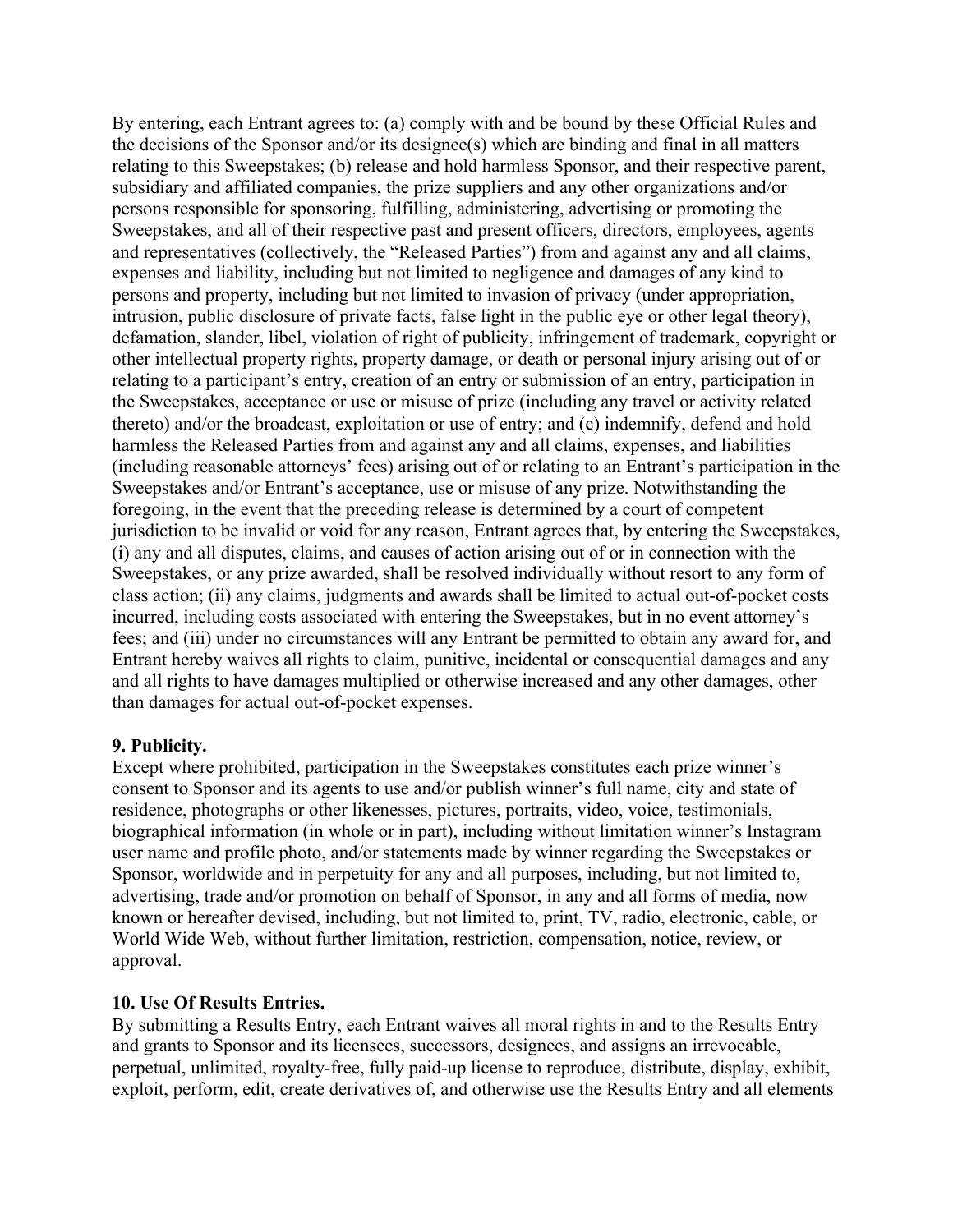of such Results Entry, together with any other material, and the entrant's full name, city and state of residence, photographs or other likenesses, pictures, portraits, video, voice, testimonials, biographical information (in whole or in part), including without limitation Entrant's Instagram user name and profile photo, and/or statements made by Entrant regarding the Sweepstakes or Sponsor, in any and all media now known or hereafter devised, in any manner, in whole or in part, worldwide, without compensation or notification to, or permission from, Entrant or any third party, for any purpose whatsoever, including without limitation, for purposes of advertising or trade. Entrant agrees that, if required by Sponsor, he/she will sign documents to this effect. Released Parties are not responsible for any unauthorized use of Results Entries by third parties. Sponsor has no obligation to make use of the rights granted herein.

# **11. General Conditions.**

Sponsor reserves the right in its sole discretion to disqualify any individual it finds to be tampering with the entry process or the operation of the Sweepstakes or to be acting in violation of these Official Rules or any other promotion or in an unsportsmanlike or disruptive manner. Any attempt by any person to deliberately undermine the legitimate operation of the Sweepstakes may be a violation of criminal and civil law and, should such an attempt be made, Sponsor reserves the right to seek damages from any such person to the fullest extent permitted by law. Sponsor's failure to enforce any term of these Official Rules shall not constitute a waiver of that or any other provision.

## **12. Limitations of Liability.**

The Released Parties are not responsible for: (a) any incorrect or inaccurate information, whether caused by Entrants, or programming associated with or used in the Sweepstakes; (b) technical failures of any kind, including but not limited to malfunctions, interruptions, or disconnections in phone lines or network hardware or software; (c) unauthorized human intervention in any part of the entry process or the Sweepstakes; (d) technical or human error, which may occur in the administration of the Sweepstakes or the processing of entries; or (e) any injury or damage to persons or property, which may be caused, directly or indirectly, in whole or in part, from Entrant's participation in the Sweepstakes or receipt or use or misuse of any prize. If for any reason an Entrant's entry is confirmed to have been erroneously deleted, lost or otherwise destroyed or corrupted, Entrant's sole remedy is another entry in the Sweepstakes. No more than the stated number of prizes will be awarded. If, for any reason, the Sweepstakes cannot be executed as planned, including, but not limited to, any governmental order, force majeure, supply chain disruptions, social media mandate, printing, administrative or other error of any kind, transmission failure, infection by computer virus, bugs, tampering, unauthorized intervention, fraud, technical failures, or any other causes beyond the control of Sponsor that corrupt or affect the security, administration, fairness, integrity or proper conduct of the Sweepstakes, or if the Sweepstakes is compromised or becomes technically corrupted in any way, electronically or otherwise, Sponsor reserves the right, in its sole discretion, to cancel, modify or terminate the Sweepstakes and, if terminated before the end of the Sweepstakes Entry Period, to select the prize winner(s) for the drawing(s) at issue from among all eligible, non-suspect entries received through both entry methods combined as of the date/time of termination or as otherwise deemed fair and appropriate